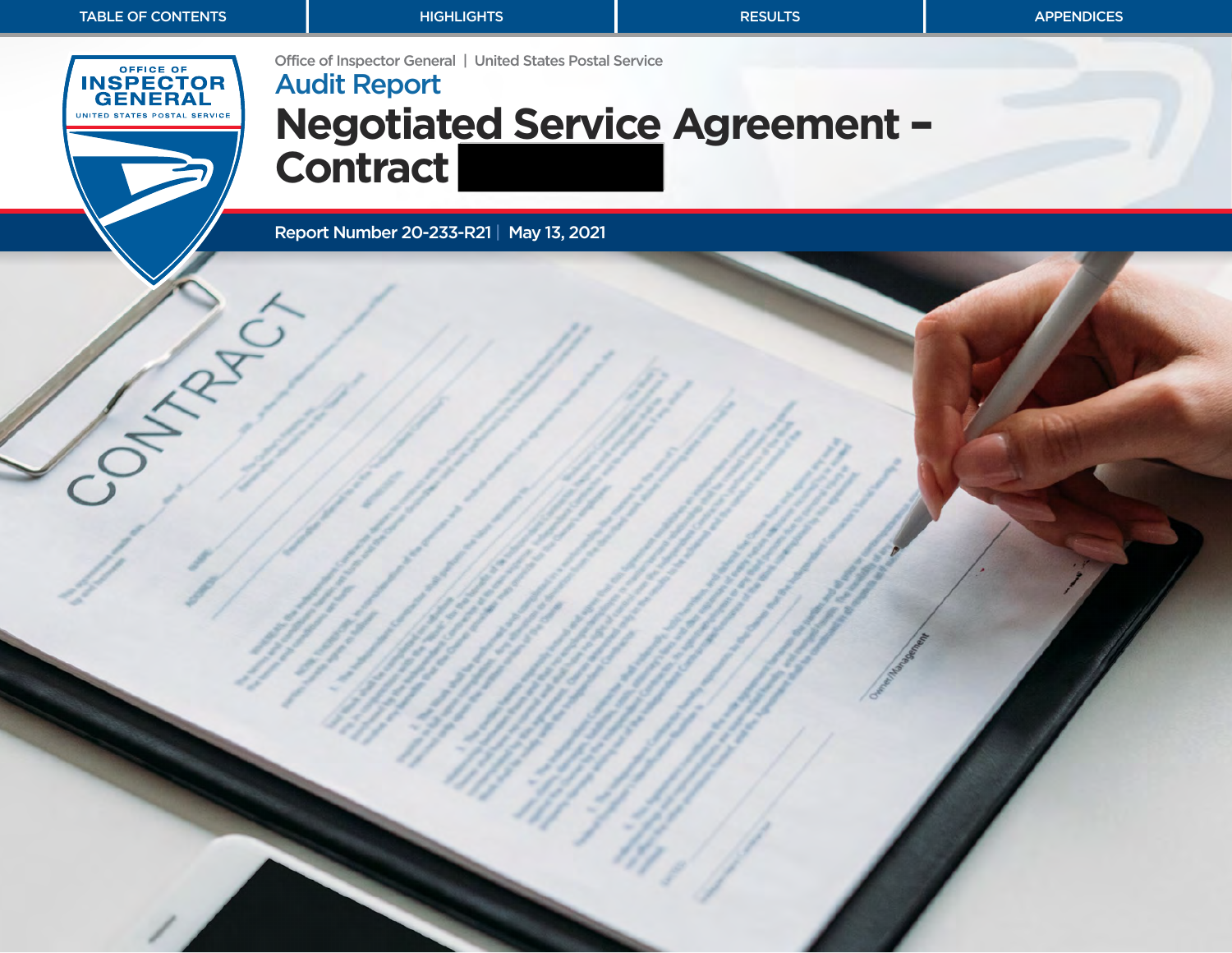| <b>TABLE OF CONTENTS</b> | <b>HIGHLIGHTS</b> | <b>RESULTS</b> | <b>APPENDICES</b>          |
|--------------------------|-------------------|----------------|----------------------------|
|                          |                   |                | ☆ BACK to COVER<br>144 N.N |

# **Table of Contents**

| Cover |  |
|-------|--|
|       |  |
|       |  |
|       |  |
|       |  |
|       |  |
|       |  |
|       |  |
|       |  |
|       |  |
|       |  |
|       |  |
|       |  |
|       |  |
|       |  |
|       |  |
|       |  |
|       |  |
|       |  |
|       |  |
|       |  |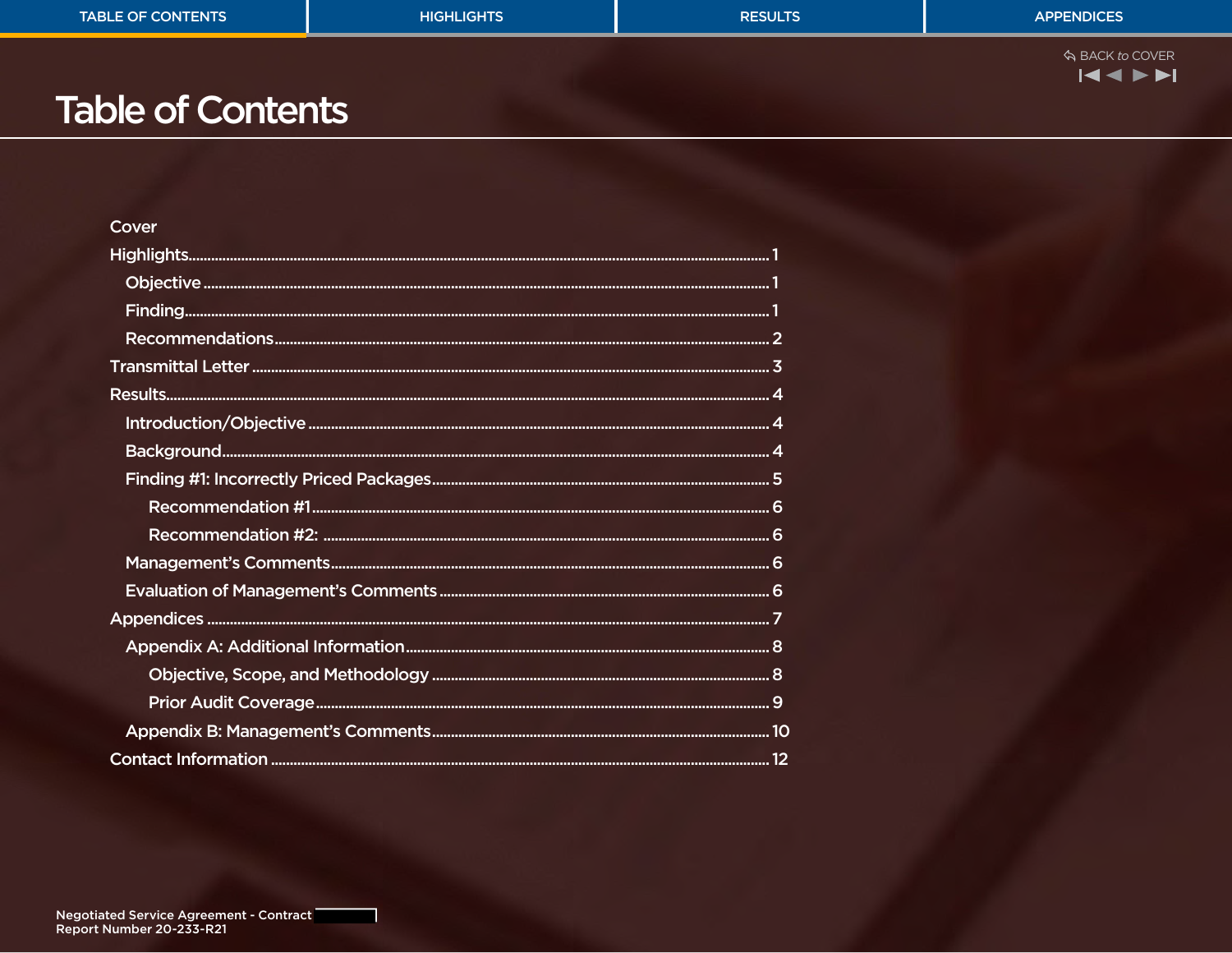BACK *to* COVER $\blacktriangleleft$   $\blacktriangleleft$   $\blacktriangleright$   $\blacktriangleright$   $\blacktriangleright$   $\blacktriangleright$ 

# <span id="page-2-0"></span>**Highlights**

### **Objective**

Our objective was to determine mailer compliance with Negotiated Service Agreement (NSA) provisions and evaluate the U.S. Postal Service's oversight of NSA Contract . We selected this NSA based on the mailer's fiscal year (FY) 2019 volume and revenue.

An NSA is a contractual agreement between the Postal Service and a specific mailer, whereby the mailer receives customized pricing in exchange for meeting volume and using specific payment methods. The goal of using NSAs is to retain price-sensitive customers and encourage additional mail volume and revenue. While only a small fraction of Postal Service commercial package customers have NSAs, 40 percent of the Postal Service's 5.5 billion domestic package volume is mailed under these agreements.

The Postal Regulatory Commission (PRC) approves all NSAs. The PRC approved Contract in FY 2018. This three-year NSA provided special pricing for the mailer's Priority Mail packages, Priority Mail Cubic packages,



and First-Class Package Service. Pricing under this contract is based on the customer's total volume of packages shipped in the previous quarter. Contract pricing is based on tiers, with each tier representing a minimum and maximum volume corresponding to specific price tables. The mailer agrees to ship a specified minimum volume of packages quarterly. The Postal Service has the right to revert to the most current Priority Mail Commercial Plus pricing and most current published First-Class Package Service commercial pricing in the subsequent contract quarter if the mailer does not meet these volumes.

The Postal Service provides several ways for commercial mailers to print postage and transmit shipping and payment information. This NSA specifies the customer will use either a PC Postage provider to print Postal Service shipping labels or the Postal Service's proprietary electronic verification system (eVS) through a third‑party marketplace provider.

We reviewed this customer's NSA mail volume, pricing, and payment system from .

## **Finding**

The mailer was compliant with all agreement provisions we reviewed, including mail type, payment system, and volume commitments. In addition, the Postal Service provided adequate oversight of the NSA, which included quarterly business review meetings with the mailer to discuss contract performance, volume, and expectations.

However, we identified of packages ( that were mailed with an incorrect price or did not contain sufficient information to determine the correct price, such as a destination zone. These pricing errors totaled

from .

#### Of the total pricing errors,  $\sim$  ) occurred because the

Postal Service provided incorrect quarterly pricing rates to the customer's PC Postage provider. The Postal Service did not receive all the customer's volume data in time to determine the correct quarterly price adjustment because of a timing delay between postal systems. The Postal Service recognized this error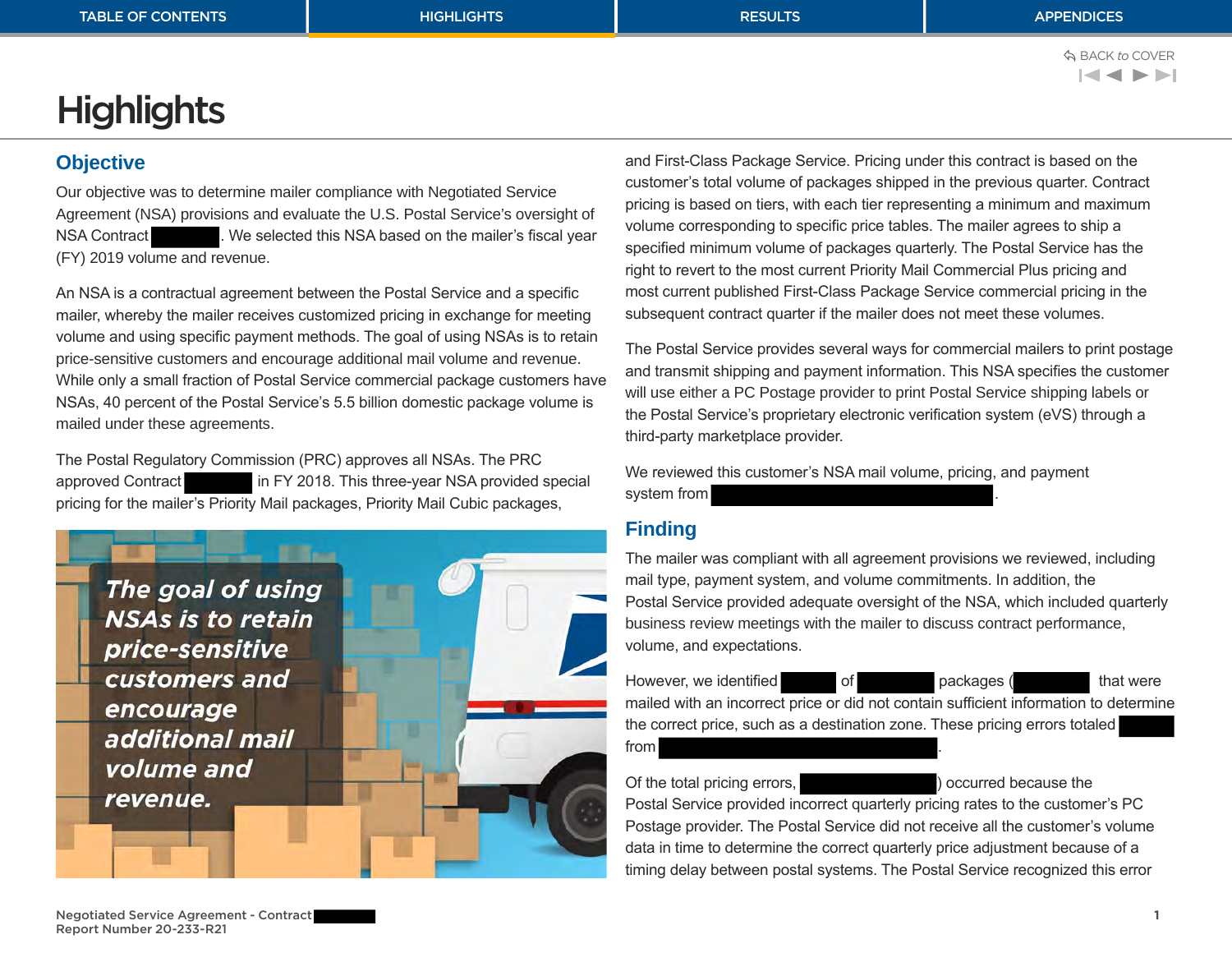<span id="page-3-0"></span>and issued the customer a refund for the pricing discrepancy. During our audit, the Postal Service changed its processes to run volume reports seven days after the quarter close — versus five days — to account for future timing issues. However, automating such processes could reduce the risk of timing and manual process errors.

Other errors occurred because:

- An e-commerce platform charged incorrect prices for mailings made during the period under review. Specifically, the customer was charged the commercial rate instead of the contract rate.
- The PC Postage provider did not update postage prices for packages on time.
- The customer did not provide all necessary information to determine the correct price, such as the correct ZIP Code, for transactions.

The Postal Service developed the Automated Package Verification (APV) system to automatically identify pricing errors, such as incorrect prices loaded by PC Postage providers and missing customer information. However, this system was

. We issued an audit report on the APV system in September 2019; the Postal Service expects to complete corrective actions for the issues we identified, including packages that **the consequently** . Consequently, we will not make a recommendation related to APV. However, in the interim until APV can , the Postal Service should notify customers and their third-party PC postage or marketplace providers of the

## **Recommendations**

We recommended management consider developing an automated process to update pricing information with customers and vendors to eliminate timing and manual processing errors and notify customers and third-party PC Postage and marketplace providers of the pricing differences for appropriate adjudication.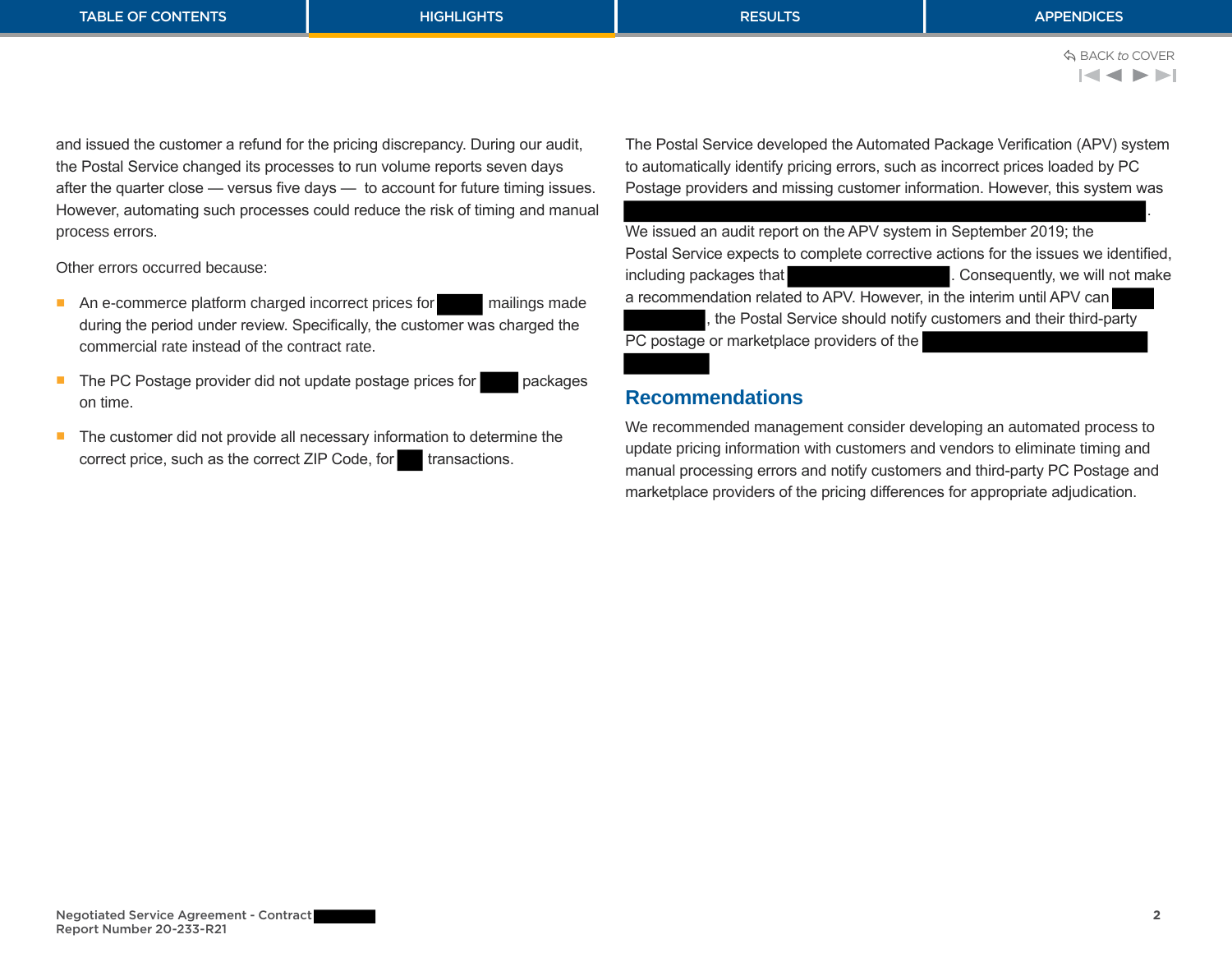$$
\Leftrightarrow \text{BACK to Cover}
$$

# <span id="page-4-0"></span>**Transmittal** Letter

| May 13, 2021                     |                                                                                                                                                                                                                                           |
|----------------------------------|-------------------------------------------------------------------------------------------------------------------------------------------------------------------------------------------------------------------------------------------|
| <b>MEMORANDUM FOR:</b>           | <b>SHAVON L. KEYS</b><br><b>VICE PRESIDENT, SALES</b>                                                                                                                                                                                     |
| <b>FROM:</b>                     | Amande of Staffol<br>Amanda H. Stafford<br>Deputy Assistant Inspector General for Retail, Delivery, and<br>Marketing (Acting)                                                                                                             |
| <b>SUBJECT:</b>                  | Audit Report - Negotiated Service Agreement - Contract -<br>(Report Number 20-233-R21)                                                                                                                                                    |
| Contract                         | This report presents the results of our audit of the Negotiated Service Agreement -                                                                                                                                                       |
|                                  | We appreciate the cooperation and courtesies provided by your staff. If you have any<br>questions or need additional information, please contact Janet Sorensen, Director, Sales,<br>Marketing, and International, or me at 703-248-2100. |
| Attachment                       |                                                                                                                                                                                                                                           |
| <b>Postmaster General</b><br>CC: | Corporate Audit Response Management                                                                                                                                                                                                       |
|                                  |                                                                                                                                                                                                                                           |
|                                  |                                                                                                                                                                                                                                           |
|                                  |                                                                                                                                                                                                                                           |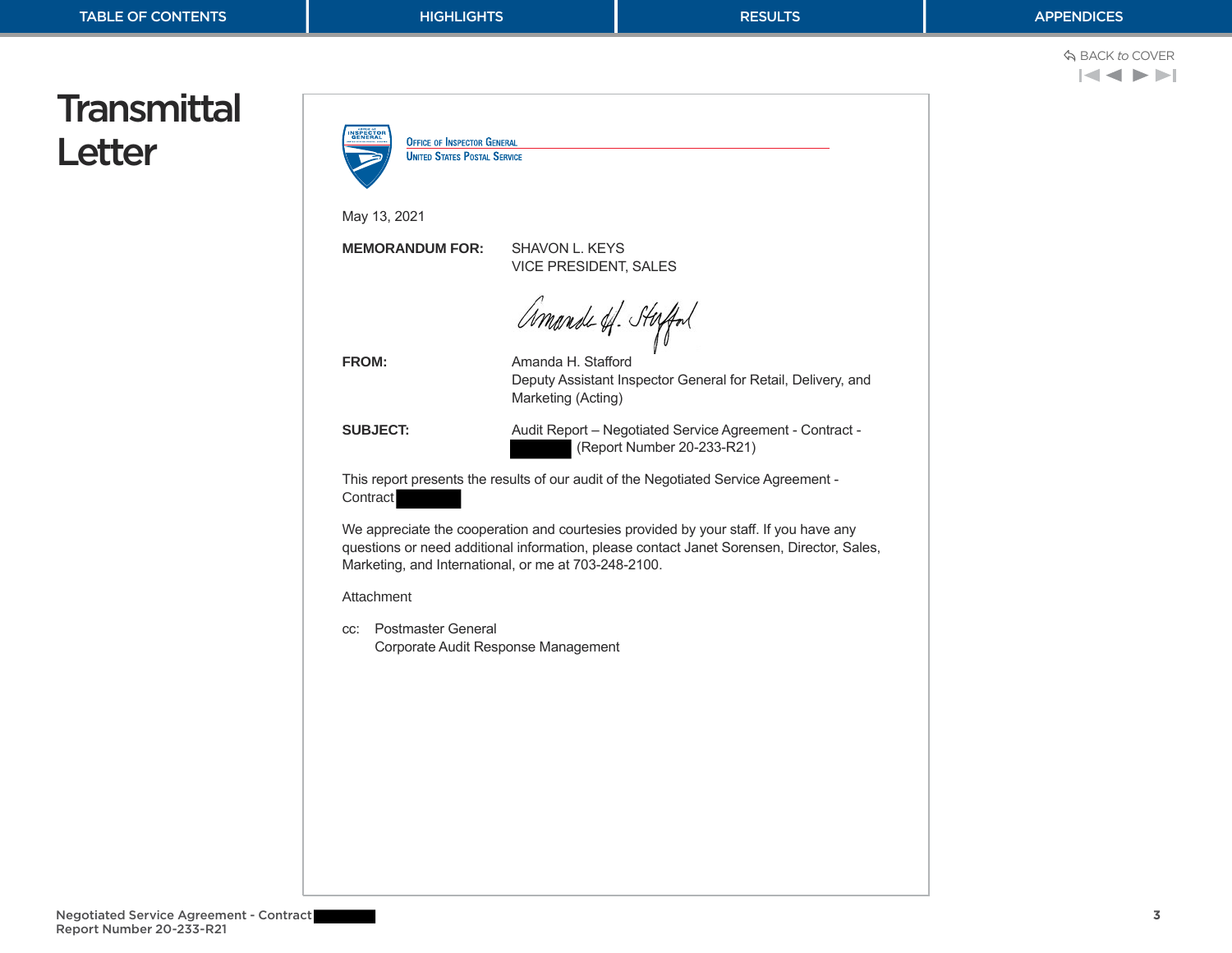# <span id="page-5-0"></span>**Results**

# **Introduction/Objective**

This report presents the results of our self-initiated audit of Negotiated Service Agreement (NSA) – Contract (Project Number 20-233). Our objective was to determine mailer compliance with NSA provisions and evaluate the U.S. Postal Service's oversight of the NSA Contract . See [Appendix A](#page-9-0) for additional information about this audit. We selected this NSA based on the mailer's fiscal year (FY) 2019 volume and revenue.

# **Background**

NSAs are a contractual agreement between the Postal Service and specific mailers. An NSA provides the mailer with customized pricing based on volume commitments, with specified terms and conditions. NSAs may include modifications to current mailing standards and other postal requirements. The Postal Service also uses NSAs to retain price-sensitive customers amid increases in published commercial postage and shipping competition.

By law, the Postal Regulatory Commission (PRC) approves NSAs. Competitive products NSAs must generate enough revenue to cover the attributable costs<sup>1</sup> or those directly tied to fulfilling the product or service. The Postal Service must also demonstrate contribution to the Postal Service's institutional costs<sup>2</sup> and that they are not subsidized by market-dominant products as a whole.

The PRC approved Contract in FY 2018. This three-year NSA

provided special pricing for the mailer's Priority Mail packages, Priority Mail Cubic packages, and First-Class Package Service. Pricing under this contract is based on the customer's total volume of packages shipped in the previous quarter. The contract pricing is based on tiers, with each tier representing a minimum and maximum volume corresponding to specific price tables. The mailer agrees to ship a specified minimum volume of packages quarterly. The Postal Service has the right to revert to the most current Priority Mail Commercial Plus pricing and most current published First-Class Package Service commercial pricing in the subsequent contract quarter if the mailer does not meet these volumes.

The Postal Service provides several ways for commercial mailers to print postage and transmit shipping and payment information. This NSA specifies the customer will use either a PC Postage vendor to print Postal Service shipping labels or the Postal Service's proprietary electronic verification system (eVS), through a third‑party marketplace provider.

PC Postage providers interface with the Postal Service's National Meter Accounting and Tracking System (NMATS) database which tracks postage meter data. The Postal Service's eVS is an electronic manifest mailing system which allows commercial mailers to print postage labels and transmit manifests with detailed shipping and payment information to the Postal Service. The Postal Service tracks the mailing data through the PostalOne! System, which provides an electronic link between the vendor's mailing information and Postal Service's business mail acceptance and induction processes.

Once NSAs are in effect, the Postal Service's Sales organization manages the contracts by monitoring mail volume and other contract provisions. The Contract Administration team within the Field Sales Strategy and Contracts group produces a contract performance report monthly and shares it with the field account representative in Customer Account Management. The field account representative reviews the report and meets with the customer each month to discuss contract performance and any possible service issues. If there is a concern that the mailer is not going to meet the quarterly volume requirement, Contract Administration and the field account representative identify shortfalls in performance, discuss the issue with the mailer, and establish a timeline to achieve compliance.

*"Once NSAs are in effect, the Postal Service's Sales organization manages the contracts by monitoring mail volume and other contract provisions."*

<sup>1</sup> Attributable costs are direct and indirect Postal Service costs that can be clearly associated with a particular mail product. It is the sum of volume-variable cost-plus product-specific cost.

<sup>2</sup> Costs that cannot be directly or indirectly assigned to any mail class or product. They can be considered common or overhead costs needed for overall operations.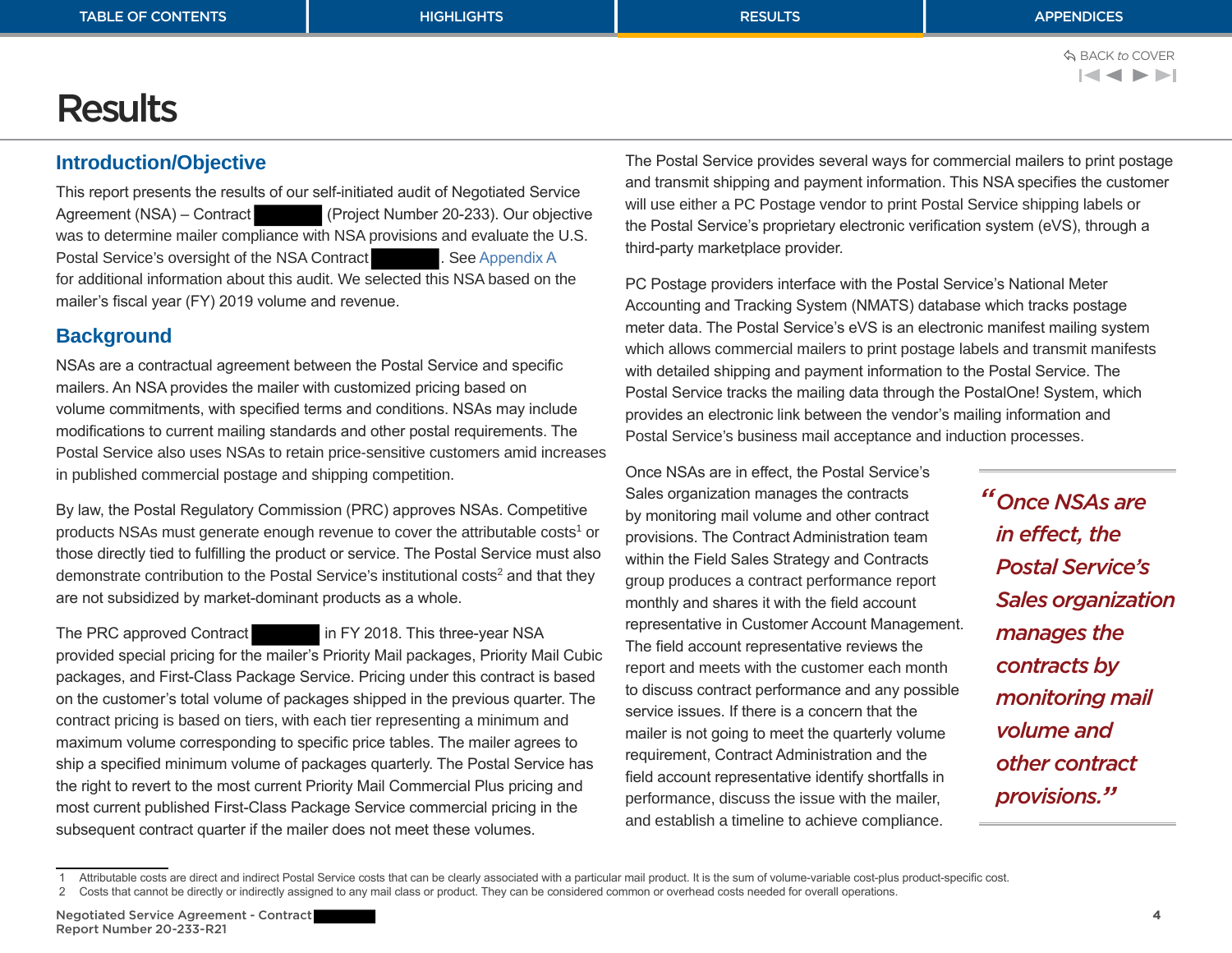### <span id="page-6-0"></span>TABLE OF CONTENTS APPENDICES AND HIGHLIGHTS AND RESULTS APPENDICES APPENDICES

# **Finding #1: Incorrectly Priced Packages**

The mailer was compliant with all agreement provisions we reviewed, including mail type, payment system, and volume commitments. In addition, the Postal Service provided adequate oversight of the NSA, which included quarterly business review meetings with the mailer to discuss contract performance, volume, and expectations.

However, we identified of packages ( that were mailed with an incorrect price or did not contain sufficient information to determine the correct price, such as destination zone. These pricing errors totaled from

Of the total pricing errors, **occurred because the** occurred because the Postal Service provided incorrect quarterly pricing rates to the customer's PC Postage provider. As a result, the customer was moved in error from Tier 4 to First-Class Package Service pricing Tier 3. The Postal Service did not receive all the customer's volume data in time to determine the correct quarterly price adjustment because of a data transmission delay between Postal Service databases.<sup>3</sup> In July 2020, the Postal Service identified the pricing error, which it resolved by issuing a refund in October 2020.

During our audit, the Postal Service changed its processes to run volume reports seven days after the quarter close – versus five days – to account for future timing issues. The Postal Service also updated its Priority Mail Noncompetitive Purchase Request template to allow 30 days following a quarter to determine and update tier assignments.

Currently, monitoring volume data and a potential price change is a manual process between two groups in the Sales organization — Field Sales Strategy and Contracts and Solutions Development. Solutions Development reviews an Excel log file daily and implements any changes from Field Sales Strategy and Contracts after their review of mail volume. Some contracts only require an update of the price table's expiration date. However, when a price change is required, Solutions Development obtains the price table and loads it to the

4 The category includes a combination of missing destination zones and missing tracking numbers.

3 Data from PostalOne! and NMATS updates to the Management Operating Data System (MODS) which is used to report Postal Service customer revenue and volume performance.

Program Registration system. Automating this process would potentially reduce the risk of timing and manual process errors.

Other errors occurred because:

- An e-commerce platform charged the wrong rates for packages made during the period under review. Specifically, the customer was charged the commercial rate instead of the contract rate.
- The PC Postage provider did not update the postage rates timely for packages.
- The customer did not provide all necessary information to determine the correct price, such as the correct ZIP Code, for transactions. As a result, there was not enough information to determine how the Postal Service calculated the postage rate.

Table 1 identifies the incorrectly priced transactions.

## **Table 1. Incorrectly Priced Transactions**

| <b>Reasons for Incorrect Prices</b>                                            | <b>Number of Incorrectly</b><br><b>Priced Transactions</b> | <b>Dollar</b><br><b>Value</b> |
|--------------------------------------------------------------------------------|------------------------------------------------------------|-------------------------------|
| Data not transmitted timely                                                    |                                                            |                               |
| E-commerce platform charged<br>published rate rather than NSA<br>contract rate |                                                            |                               |
| PC Postage vendor did not update<br>prices timely                              |                                                            |                               |
| Other <sup>4</sup>                                                             |                                                            |                               |
| <b>Total</b>                                                                   |                                                            |                               |
| Source: PostalOne! and Customer Data Mart databases from                       |                                                            |                               |

*" Currently, monitoring volume data and a potential price change is a manual process between two groups in the Sales organization."*

BACK *to* COVER $\blacktriangleleft$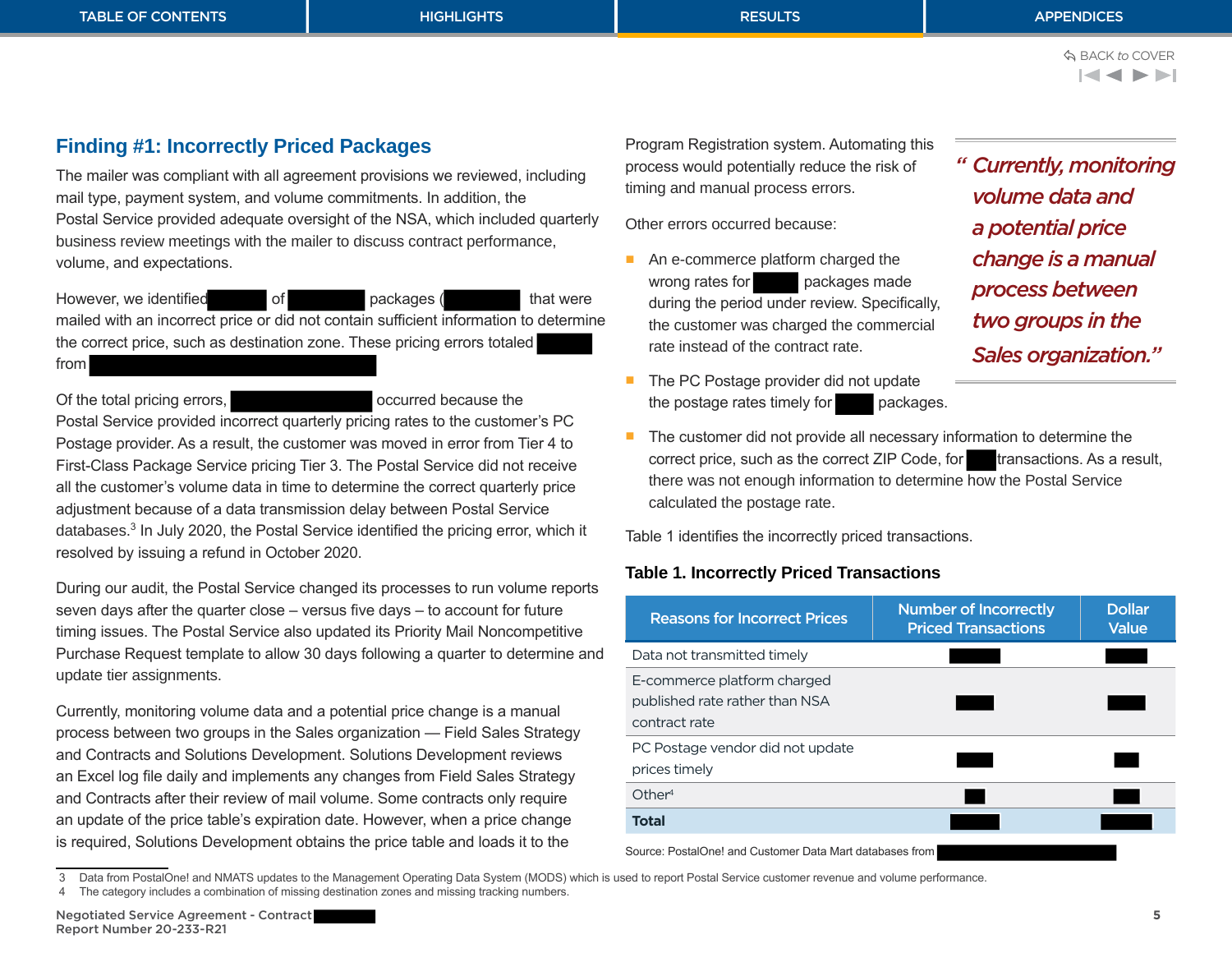BACK *to* COVER

<span id="page-7-0"></span>The Postal Service developed the Automated Package Verification (APV) system to automatically identify pricing errors, such as incorrect prices loaded by e-commerce platforms or PC Postage providers and missing customer information. However, this system was

 We issued an audit report on the APV system in September 2019.<sup>5</sup> The Postal Service expects to complete corrective actions for the issues we identified, including packages that

. Consequently, we will not make a recommendation related to APV. However, in the interim, until APV can **the set of the Service** , the Postal Service should notify the customer and third-party PC postage and marketplace providers of the

### **Recommendation #1**

We recommend the **Vice President, Sales**, consider developing an automated process to update pricing information with customers and vendors to eliminate timing and manual processing errors.

### **Recommendation #2:**

We recommend the **Vice President, Sales**, notify customers and third-party PC Postage providers of the pricing differences for appropriate adjudication.

## **Management's Comments**

Management agreed with the finding and recommendations.

Regarding recommendation 1, management will explore the feasibility of implementing a fully automated process to update pricing information. The target implementation date for this process is September 30, 2021.

Regarding recommendation 2, management will make third-parties and customers aware of overpayments for appropriate adjudication. The target implementation date for this process is May 31, 2021.

See [Appendix B](#page-11-0) for management's comments in their entirety.

# **Evaluation of Management's Comments**

The OIG considers management's comments responsive to the recommendations in the report.

All recommendations require OIG concurrence before closure. Consequently, the OIG requests written confirmation when corrective actions are completed. All recommendations should not be closed in the Postal Service's follow-up tracking system until the OIG provides written confirmation that the recommendations can be closed.

<sup>5</sup> *Automated Package Verification Evaluation* (Report Number MS-AR-19-004, dated September 18, 2019).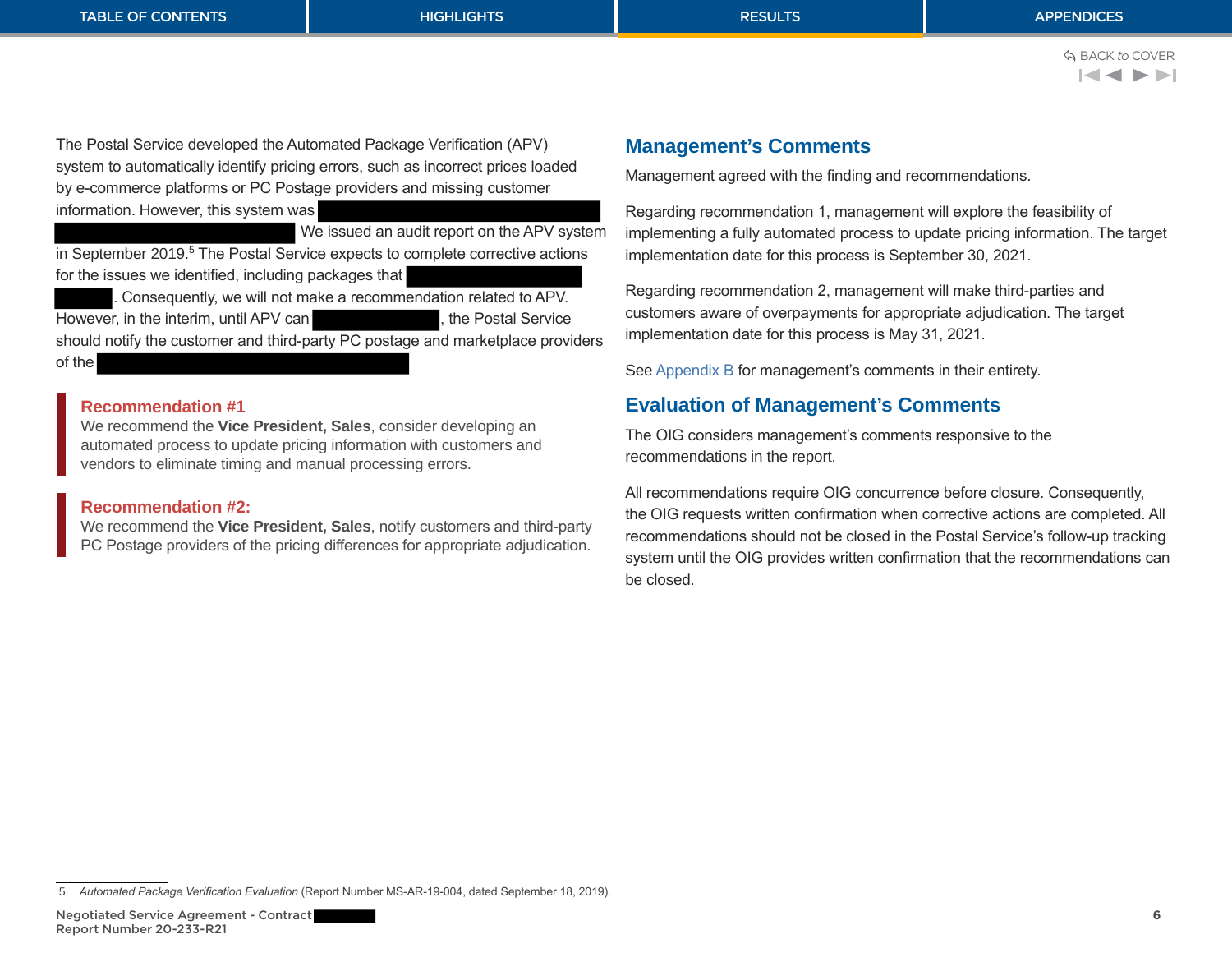<span id="page-8-0"></span>

| <b>TABLE OF CONTENTS</b>                                                 | <b>HIGHLIGHTS</b> | <b>RESULTS</b> | <b>APPENDICES</b>                                                                                                                                                                                                                                                                                                                                                                                                                                                    |
|--------------------------------------------------------------------------|-------------------|----------------|----------------------------------------------------------------------------------------------------------------------------------------------------------------------------------------------------------------------------------------------------------------------------------------------------------------------------------------------------------------------------------------------------------------------------------------------------------------------|
| Appendices                                                               |                   |                | ☆ BACK to COVER<br>$\begin{array}{c} \hline \textbf{ \cdot \hspace{-.08cm} } \textbf{ \hspace{-.08cm} } \textbf{ \hspace{-.08cm} } \textbf{ \hspace{-.08cm} } \textbf{ \hspace{-.08cm} } \textbf{ \hspace{-.08cm} } \textbf{ \hspace{-.08cm} } \textbf{ \hspace{-.08cm} } \textbf{ \hspace{-.08cm} } \textbf{ \hspace{-.08cm} } \textbf{ \hspace{-.08cm} } \textbf{ \hspace{-.08cm} } \textbf{ \hspace{-.08cm} } \textbf{ \hspace{-.08cm} } \textbf{ \hspace{-.08cm$ |
|                                                                          |                   |                |                                                                                                                                                                                                                                                                                                                                                                                                                                                                      |
| Click on the appendix title below to<br>navigate to the section content. |                   |                |                                                                                                                                                                                                                                                                                                                                                                                                                                                                      |
|                                                                          |                   |                |                                                                                                                                                                                                                                                                                                                                                                                                                                                                      |
|                                                                          |                   |                |                                                                                                                                                                                                                                                                                                                                                                                                                                                                      |
|                                                                          |                   |                |                                                                                                                                                                                                                                                                                                                                                                                                                                                                      |
|                                                                          |                   |                |                                                                                                                                                                                                                                                                                                                                                                                                                                                                      |
|                                                                          |                   |                |                                                                                                                                                                                                                                                                                                                                                                                                                                                                      |
|                                                                          |                   |                |                                                                                                                                                                                                                                                                                                                                                                                                                                                                      |
|                                                                          |                   |                |                                                                                                                                                                                                                                                                                                                                                                                                                                                                      |
|                                                                          |                   |                |                                                                                                                                                                                                                                                                                                                                                                                                                                                                      |
|                                                                          |                   |                |                                                                                                                                                                                                                                                                                                                                                                                                                                                                      |
|                                                                          |                   |                |                                                                                                                                                                                                                                                                                                                                                                                                                                                                      |
|                                                                          |                   |                |                                                                                                                                                                                                                                                                                                                                                                                                                                                                      |
|                                                                          |                   |                |                                                                                                                                                                                                                                                                                                                                                                                                                                                                      |
|                                                                          |                   |                |                                                                                                                                                                                                                                                                                                                                                                                                                                                                      |
|                                                                          |                   |                |                                                                                                                                                                                                                                                                                                                                                                                                                                                                      |
|                                                                          |                   |                |                                                                                                                                                                                                                                                                                                                                                                                                                                                                      |
|                                                                          |                   |                |                                                                                                                                                                                                                                                                                                                                                                                                                                                                      |
|                                                                          |                   |                |                                                                                                                                                                                                                                                                                                                                                                                                                                                                      |
|                                                                          |                   |                |                                                                                                                                                                                                                                                                                                                                                                                                                                                                      |
|                                                                          |                   |                |                                                                                                                                                                                                                                                                                                                                                                                                                                                                      |
|                                                                          |                   |                |                                                                                                                                                                                                                                                                                                                                                                                                                                                                      |
|                                                                          |                   |                |                                                                                                                                                                                                                                                                                                                                                                                                                                                                      |
|                                                                          |                   |                |                                                                                                                                                                                                                                                                                                                                                                                                                                                                      |
| Negotiated Service Agreement - Contract<br>Report Number 20-233-R21      |                   |                |                                                                                                                                                                                                                                                                                                                                                                                                                                                                      |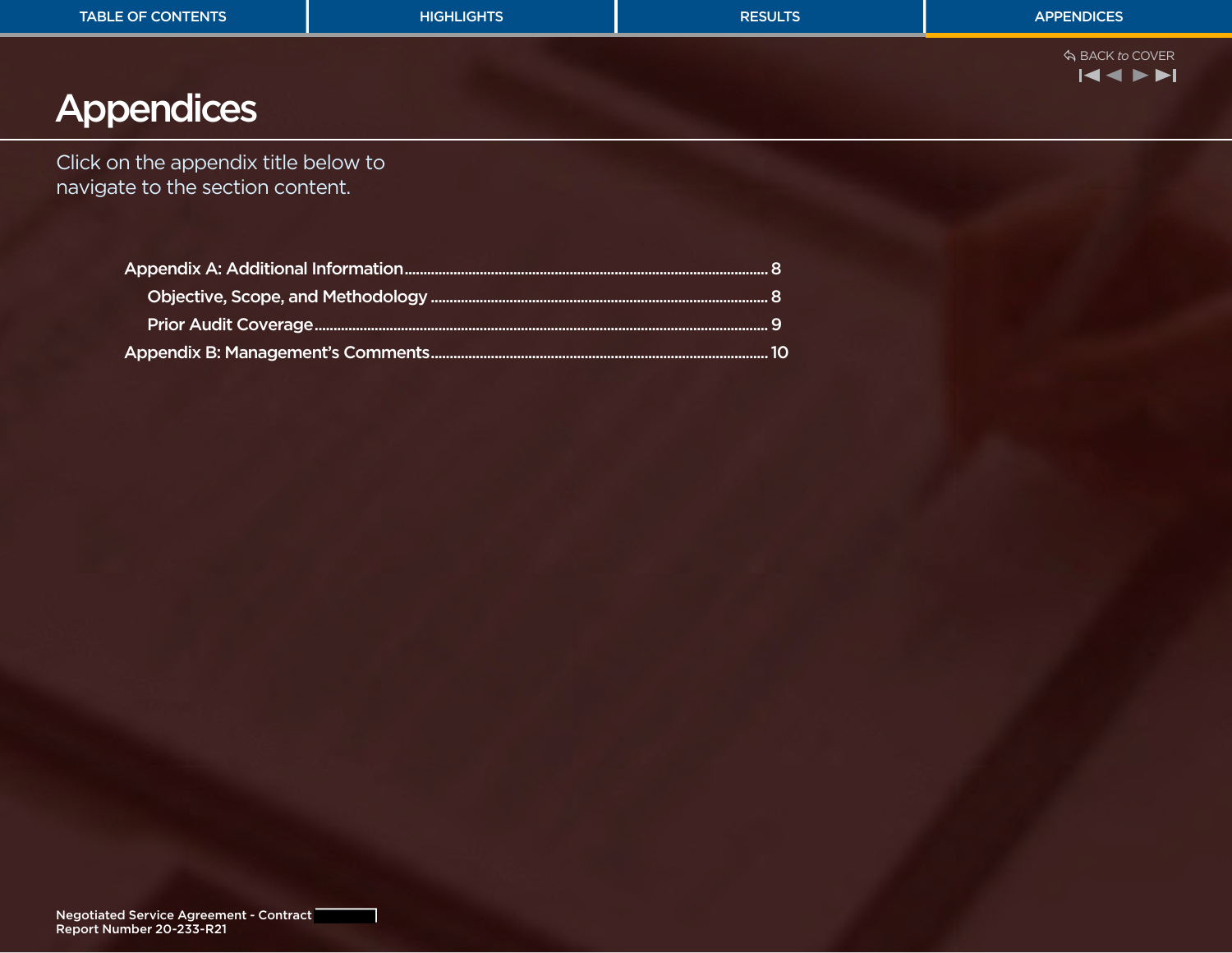# <span id="page-9-0"></span>Appendix A: Additional Information

# **Objective, Scope, and Methodology**

Our objective was to determine whether the mailer was in compliance with NSA provisions and evaluate the oversight of the agreement. To accomplish our objective, we:

- Obtained and reviewed the current NSA for Contract and the PRC order authorizing the NSA to determine contract products, terms, and requirements.
- Interviewed Postal Service officials to discuss the NSA process, including contract performance monitoring.
- Analyzed mailer data from the following systems: MODS, Product Tracking and Reporting, $6$  NMATS, $7$  and the eVS.
- Obtained and analyzed volume and price information to determine whether the mailer:
	- Met its quarterly volume commitment.
	- Paid the correct contract price for each product from
- Reviewed supporting documentation to evaluate Postal Service oversight of the NSA.
- Reviewed mailer's shipping information for compliance with the NSA provisions on mail type, zone, permit number, and payment system.
- Calculated monetary impact based on the difference between the contract rates and mailer paid rates.

We conducted this performance audit from August 2020 through May 2021, in accordance with generally accepted government auditing standards and included such tests of internal controls as we considered necessary under the circumstances. Those standards require that we plan and perform the audit to obtain sufficient, appropriate evidence to provide a reasonable basis for our findings and conclusions based on our audit objective. We believe that the evidence obtained provides a reasonable basis for our findings and conclusions based on our audit objective. We discussed our observations and conclusions with management on April 19, 2021, and included their comments where appropriate.

We assessed the reliability of computer-generated data by tracing the flow of shipping data through Postal Service systems and reviewing it for completeness and accuracy. We determined that the data were sufficiently reliable for the purposes of this report.

<sup>6</sup> The system of record for all delivery status information for mail and parcels with trackable services and barcodes.

<sup>7</sup> NMATS tracks postage meters, PC postage, customers, settings, and their usage. Data reported in this application is transmitted to the Postal Service by the postage meter providers. NMATS was designed to account for the revenue generated by postage meters currently in the hands of the public.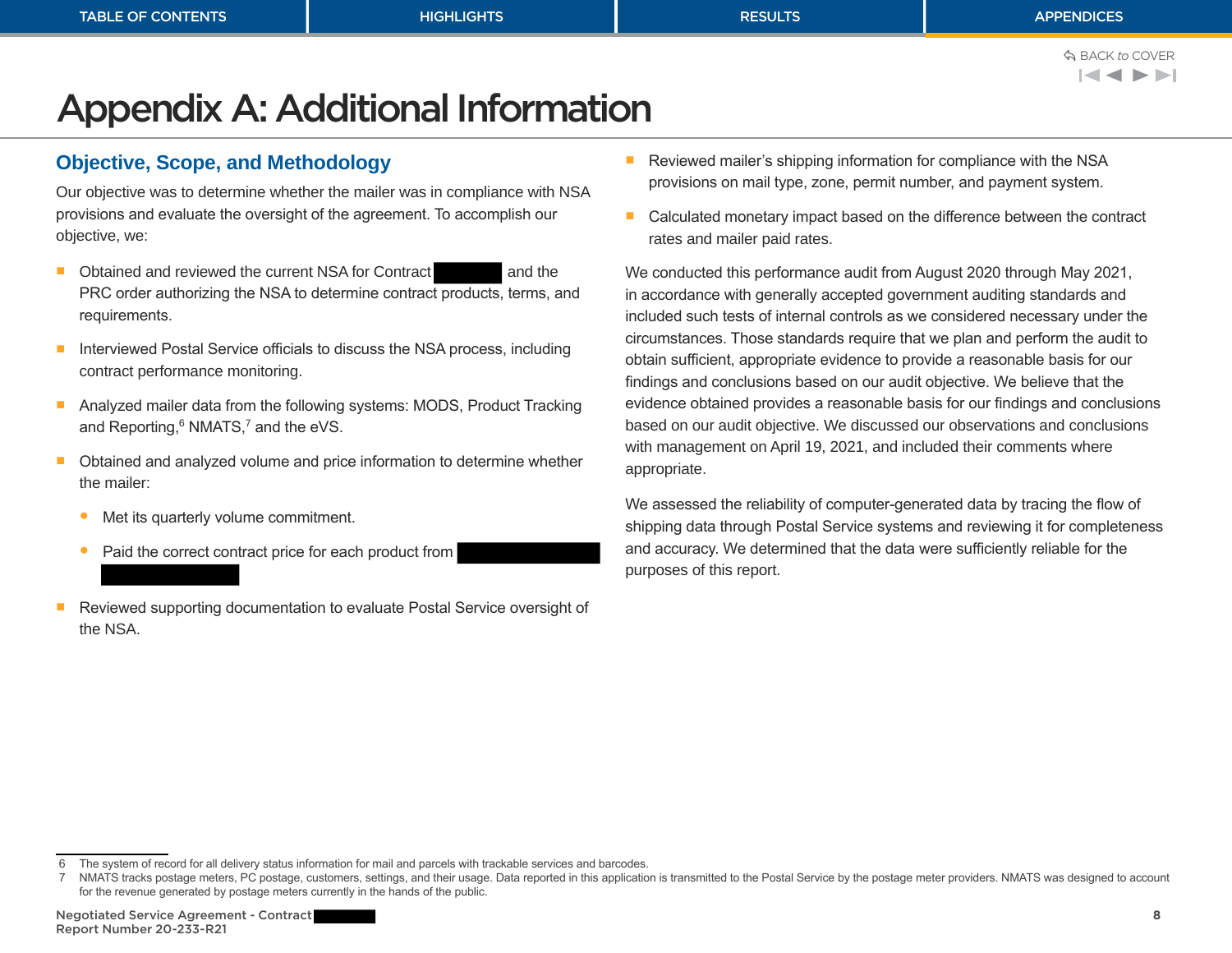<span id="page-10-0"></span>

| <b>TABLE OF CONTENTS</b> | <b>HIGHLIGHTS</b> | <b>RESULTS</b> | <b>APPENDICES</b>                                                                                 |
|--------------------------|-------------------|----------------|---------------------------------------------------------------------------------------------------|
|                          |                   |                | ☆ BACK to COVER<br>$ \blacktriangleleft\blacktriangleleft\blacktriangleright\blacktriangleright $ |
|                          |                   |                |                                                                                                   |

# **Prior Audit Coverage**

| <b>Report Title</b>                                                                                           | <b>Objective</b>                                                                                                                                        | <b>Report Number</b> | <b>Final Report Date</b> | <b>Monetary Impact</b> |
|---------------------------------------------------------------------------------------------------------------|---------------------------------------------------------------------------------------------------------------------------------------------------------|----------------------|--------------------------|------------------------|
| Negotiated Service Agreement<br>Contract #50593050                                                            | Determine mailer compliance with NSA provisions and evaluate<br>the Postal Service's oversight of NSA Contract #50593050.                               | 20-206-R20           | 9/10/2020                |                        |
| Partnership Agreement<br>Compliance                                                                           | Determine e-commerce platforms compliance with agreement<br>provisions and to determine whether opportunities exist to<br>enhance agreement provisions. | 19BG004FT000-R20     | 12/27/2019               | N/A                    |
| Self-Certification Process for<br><b>Domestic Competitive Product</b><br><b>Negotiated Service Agreements</b> | Evaluate the Postal Service's self-certification process for<br>domestic competitive product NSAs.                                                      | CP-AR-17-004         | 12/16/2016               | N/A                    |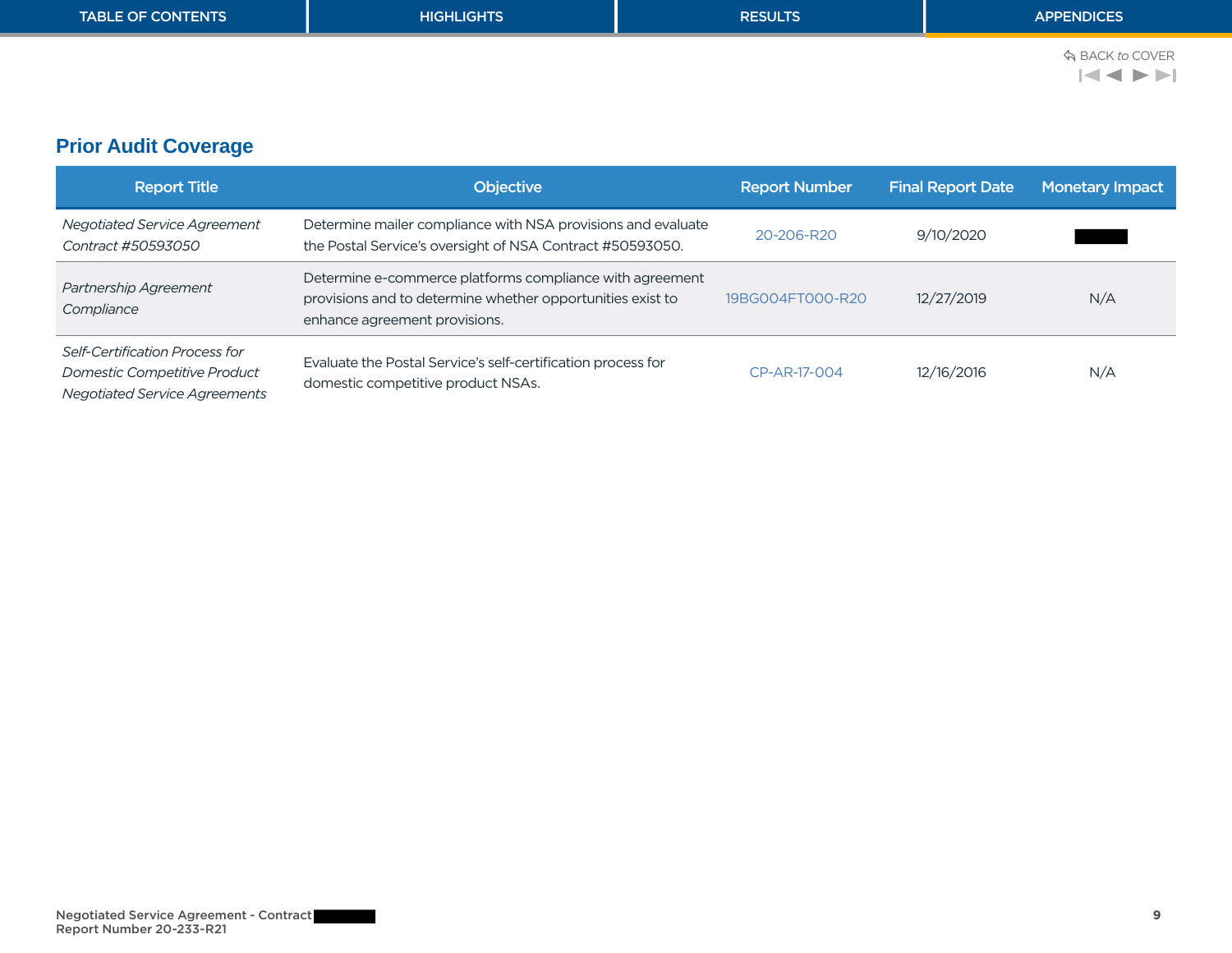<span id="page-11-0"></span>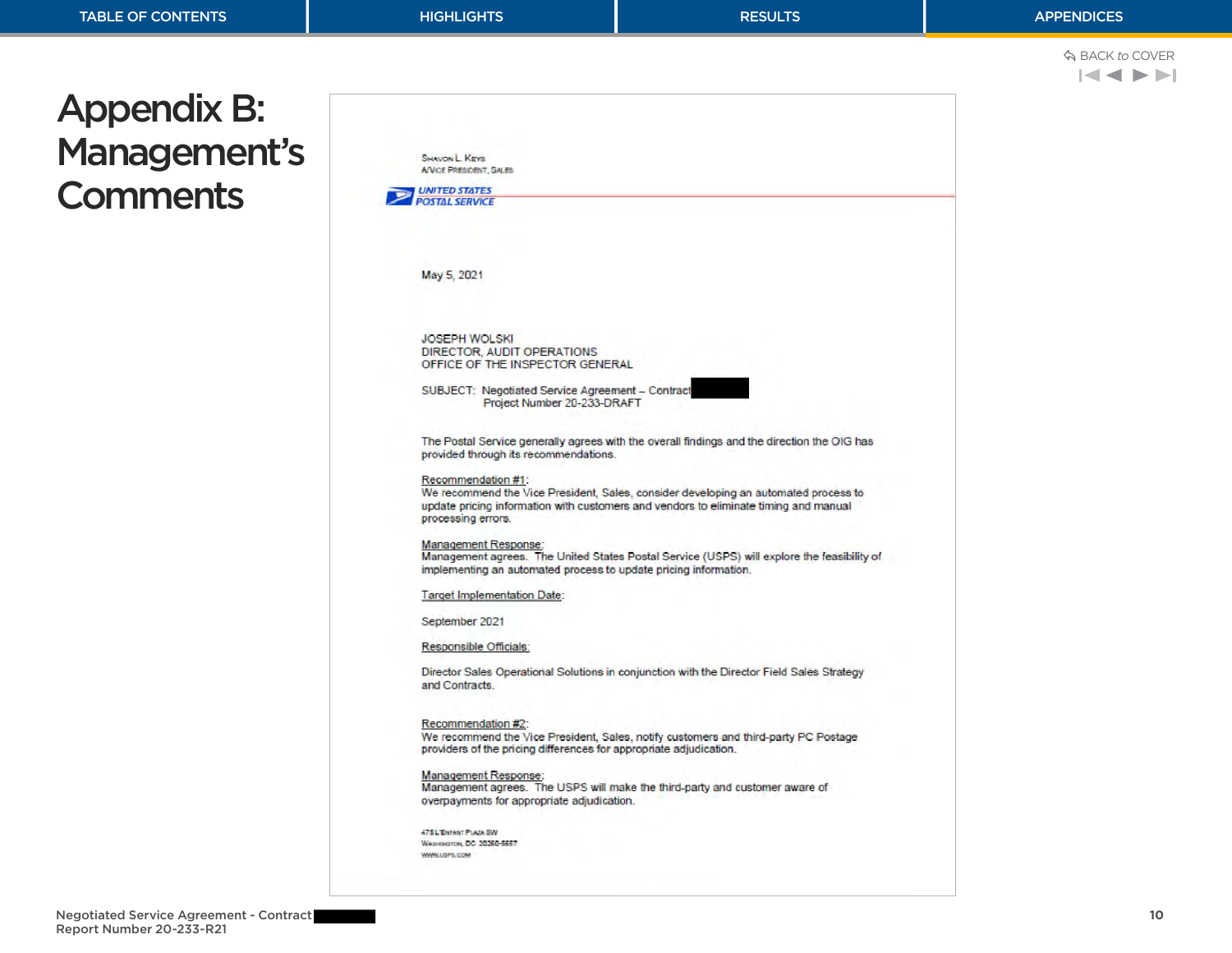**Target Implementation Date:** 

May 2021

Responsible Official:

Director Sales Operational Solutions in conjunction with the Director Field Sales Strategy and Contracts.

 $\overline{2}$ 

Shautra Key

Vice President Sales (A)

cc: Sally K Haring, USPS Manager, Corporate Audit and Response Management